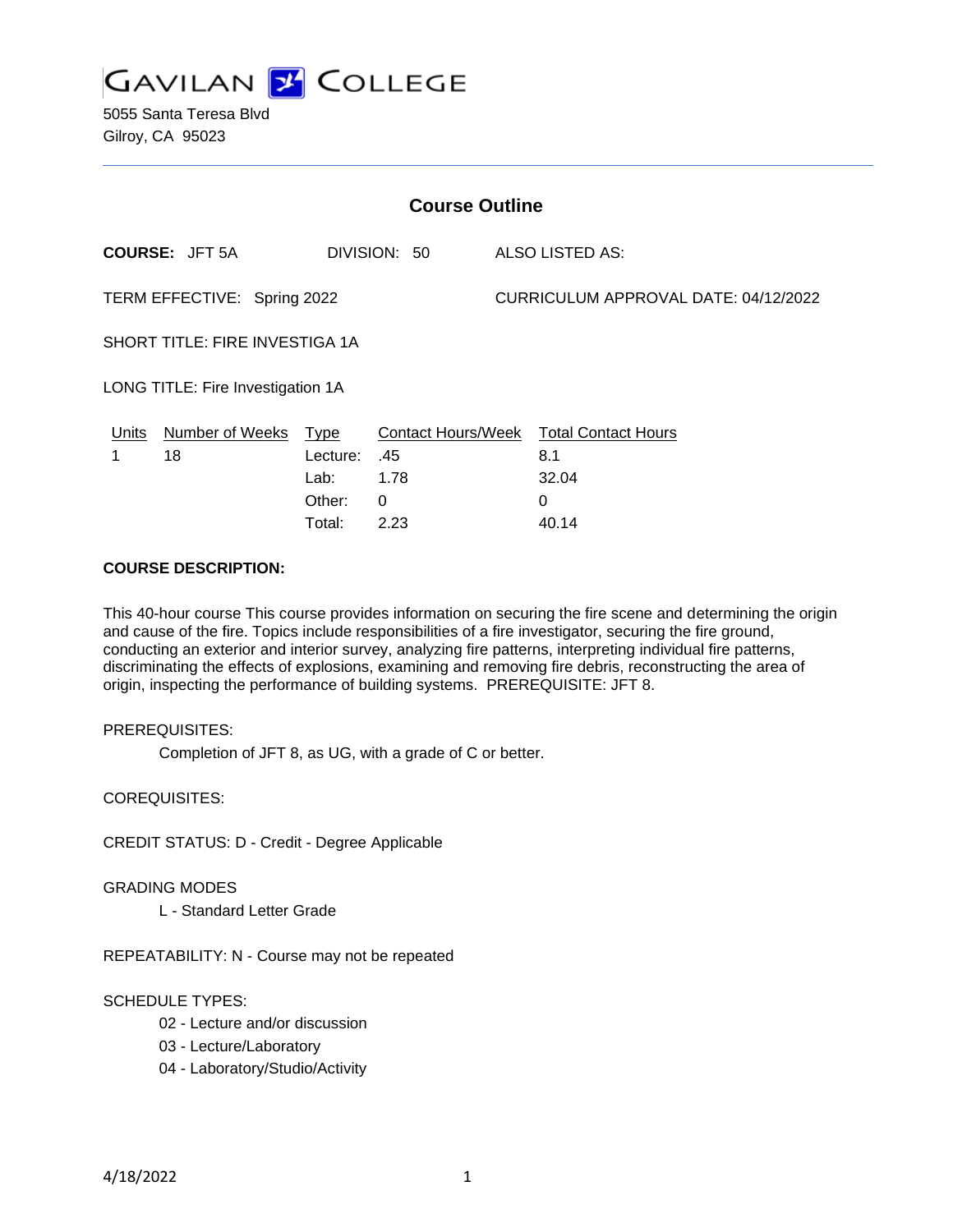## **STUDENT LEARNING OUTCOMES:**

By the end of this course, a student should:

1. Describe the effects of fire on different types of material.

2. Examine and remove fire debris to check for fire cause evidence, identify potential ignition source(s), and preserve evidence without investigator-inflicted damage or contamination.

## **COURSE OBJECTIVES:**

By the end of this course, a student should:

1. given a fire scene, tools, and equipment, will be able to conduct an interior survey to identify and preserve areas of potential evidentiary value requiring further examination, determine the evidentiary value of contents, and identify hazards to avoid injuries.

# **CONTENT, STUDENT PERFORMANCE OBJECTIVES, OUT-OF-CLASS ASSIGNMENTS**

Curriculum Approval Date: 04/12/2022

# **LECTURE CONTENT:**

- I. Responsibilities of a Fire Investigator (2 hours)
- A. Scientific method in relation to origin and cause
- B. The Interrelationship of the investigation within the organizational incident management system
- II. Securing the Fire Ground (3 hours)

A. Evidence

- B. Fireground hazards, including explosives and secondary devices
- C. Marking devices and equipment used for securing the scene
- D. The importance of fire scene security
- III. Conducting Exterior Survey (3 hours)
- A. Types of building construction
- B. Ignition sources
- C. Effects of fire suppression
- D. Assess fire ground and structural condition
- E. Interpret fire patterns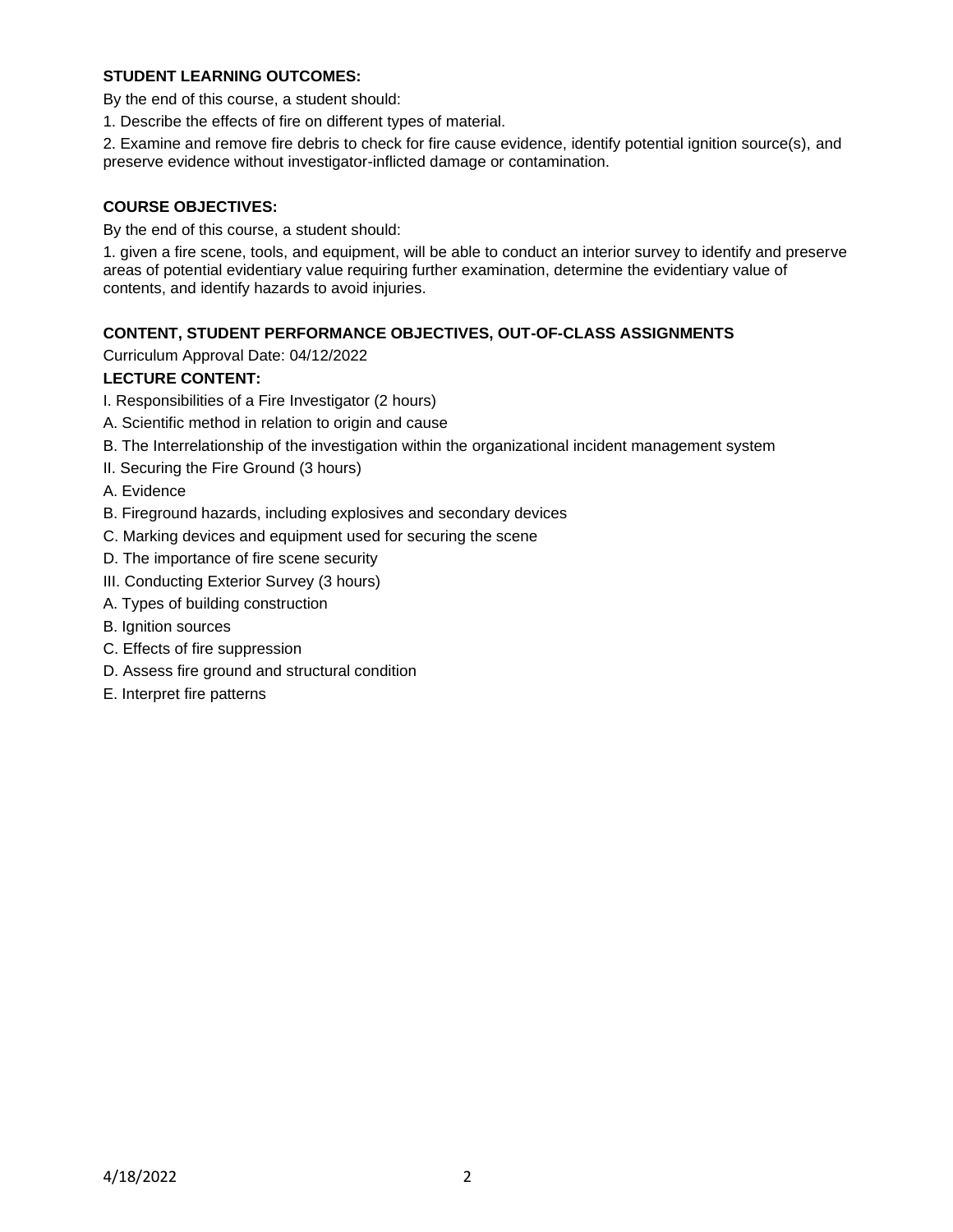# **LAB CONTENT:**

- I. Conducting an Interior Survey (3 hours)
- A. Types of interior finishes
- B. Effects of fire suppression
- C. The impact of fire suppression efforts on fire flow and heat propagation

**Activities** 

1. Divide students into small groups. Have each group conduct an interior survey of a building that includes photographs of possible ignition sources. Have each group select a

Spokesperson to present their group's findings.

- 2. Required Final Activity: Conducting an Origin and Cause Fire Investigation
- II. Origin and Cause (4 hours)
- A. Point of Origin Defined
- B. Relationship between -Point of Origin- and -Fire Cause-
- C. -Overhaul- Defined
- D. Scene examination Procedure for Point of Origin Identification
- III. Interpreting Individual Fire Patterns (3 hours)
- A. Fire dynamics
- B. Types of Fires Causes

C. Interpret the effects of burning characteristics on different types of materials.

**Activities** 

- 1. Required Activity : Interpreting Fire Dynamics
- IV. Discriminating the Effects of Explosions (6 hours)
- A. The different types of explosions and their causes
- B. The characteristics of an explosion
- C. The difference between low- and high-order explosions
- D. Explosive effects on glass, walls, foundations, and other building materials
- E. Distinguish between low- and high-order explosion effects
- F. Damage to document the blast zone and origin
- V. Examining and Removing Fire Debris (8 hours)
- A. Recognizing the ignition processes
- B. The ignitability of various fuels
- C. The use of tools and equipment during the debris search
- ? Common
- ? Specialized
- D. Layering techniques for debris removal
- E. The types of fire-cause evidence found in debris
- F. Evidence-gathering methods and documentation
- G. Employing search techniques that further the discovery of fire cause evidence and ignition sources
- H. Search techniques that incorporate documentation
- I. Collecting and preserve evidence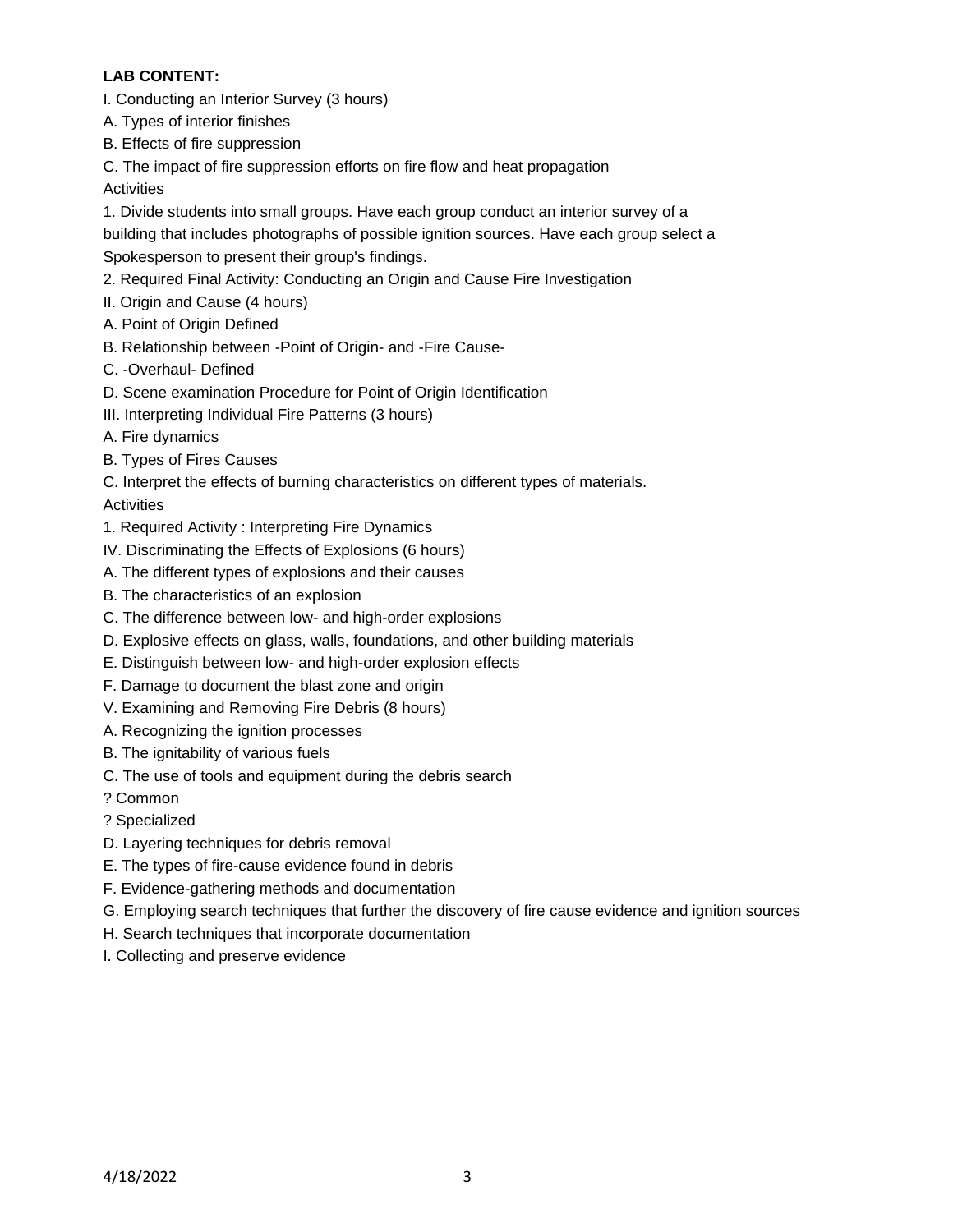- VI. Inspecting the Performance of Building Systems (8 hours)
- A. Different types of detection, suppression, HVAC, utility, and building compartmentation
- B. The types of expert resources for building systems
- C. The impact of fire on various systems
- D. Common methods used to defeat a system's functional capability
- E. Explaining the types of building system failures
- F. The system's operation and its effect on the fire
- G. Identifying alterations to, and failure indicators of, building systems
- H. Evaluating the impact of suppression efforts on building systems

## **METHODS OF INSTRUCTION:**

Lecture, discussion and demonstrations/simulations will serve as the medium of instruction. Audio-visual aids will be utilized as they facilitate meaningful instruction.

### **OUT OF CLASS ASSIGNMENTS:**

Required Outside Hours 17 Assignment Description Reading from Fire Investigation 1A 4th edition

### **METHODS OF EVALUATION:**

Skill demonstrations Evaluation Percent 50 Evaluation Description

Class exercises to be graded by instructor for accuracy.

Student, given a fire scene, marking devices, tools, equipment, and sufficient personnel will be able to secure the fire ground to protect all evidence or potential evidence from damage or destruction and ensure unauthorized persons recognize the perimeters of the investigative scene and are kept from the restricted areas.

Objective examinations Evaluation Percent 50 Evaluation Description Written exam to be graded by instructor

## **REPRESENTATIVE TEXTBOOKS:**

Fire Investigation 1A 4th edition , State Fire Marshall Office, Jones and Bartlett , 2021. ISBN:

12 Grade Verified by: Doug Achterman

### **RECOMMENDED MATERIALS:**

Fire Investigator Student Manual , State Fire Training , 2021.